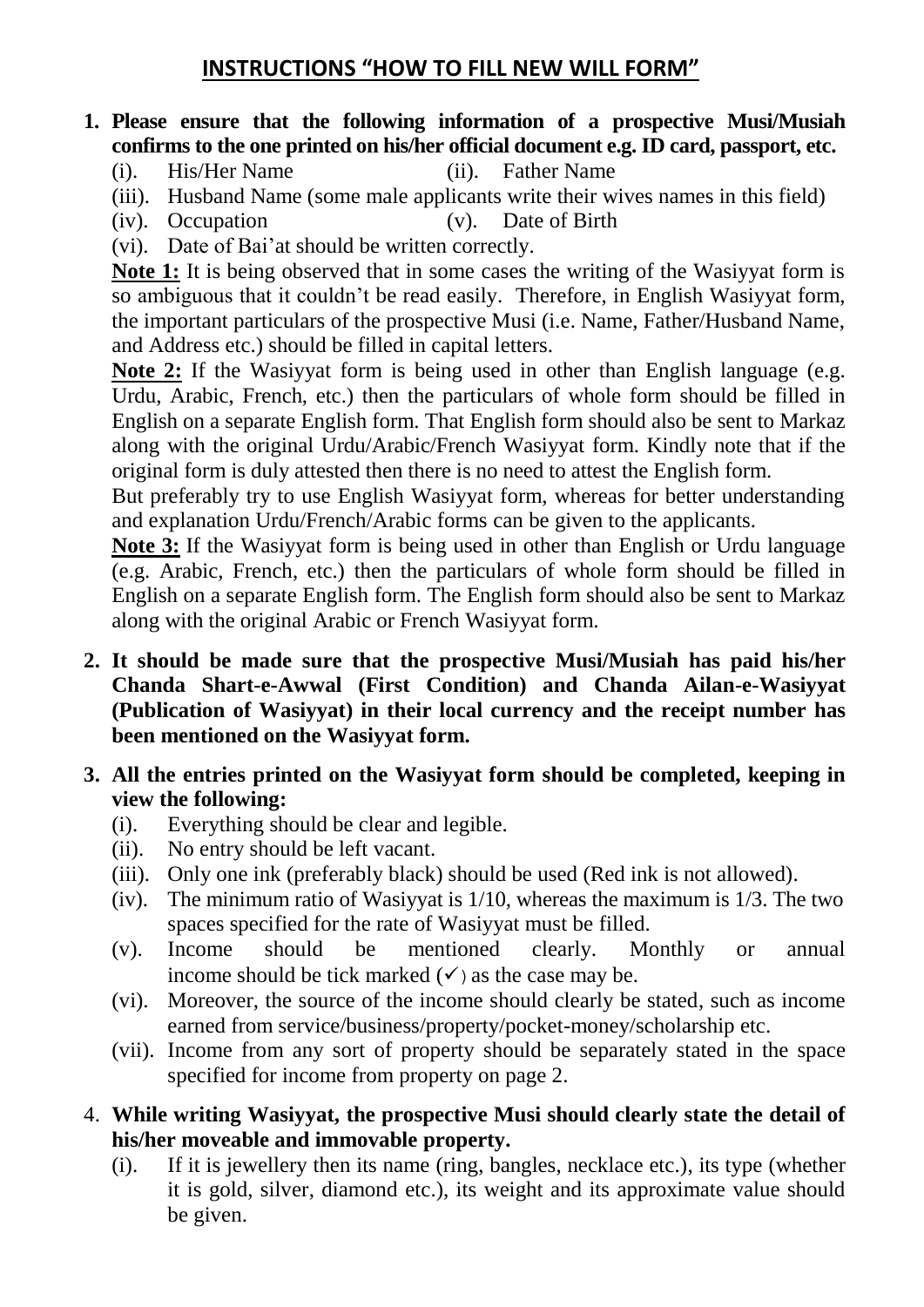- (ii). Detail of his/her bank balance, cash, shares etc. (if any) should also be given.
- (iii). Either the Haq Mahr is payable by husband or the Musiah has already received/ consumed after receiving, the amount must be mentioned in her Wasiyyat statement. (The detailed information about Haq Mahr and husband's undertaking is coming under No. 5 of these instructions)
- (iv). If he/she owns land, its total area, approximate market value and complete address should be given. In case of building, its type (e.g. house, flat) along with number of bedrooms should be mentioned.
- (v). In case a house is jointly owned by husband and wife, it should be clarified whether both of them have actually contributed money towards its purchase, or is it merely due to the country's law. In Wasiyyat, according to the law of Shariah, only the person who has actually contributed will be considered the owner and only he will be liable to pay Hissa Jaidad.
- (vi). At the end of Wasiyyat text this sentence is printed: "My Wasiyyat should be considered binding from the date of writing/date of acceptance". Please don't forget to mark  $(\checkmark)$  the option opted by the prospective Musi. Although it is an optional choice given to the applicants, but they should be encouraged to opt the date of writing as their acceptance date, because;

If God forbids, any applicant (who has written from date of writing) dies during the acceptance procedure, Majlis karpadaz considers his/her case for the approval of Wasiyyat, and after approval, his/her corps can be shifted to Maqbarah Musian and also tombstone is erected in Bahishti Maqbarah Qadian/Rabwah (Tombstones of Musis from all over the world are erected in Bahishti Maqbarah Qadian except Pakistani origins, whose tombstones are erected in Bahishti Maqbarah Rabwah).

But on the other hand, opting from date of acceptance, his/her Wasiyyat is not considered for approval.

### **5. UNDERTAKING OF THE HUSBAND IN CONNECTION WITH HAQ MAHR**

The Wasiyyat made by a married woman must be witnessed by her husband, if he is alive. It must also be specified that: -

- (i). As to what is the amount of Haq Mahr.
- (ii). Whether it has been received or is it still due from the husband.
- (iii). In case it is still due from her husband, there should be written undertaking from husband that he will pay the Haq Mahr of his wife.
- (vi). Monthly income of the husband and, if he is a Musi, his Wasiyyat number should also be mentioned.
- (v). Signature of husband and along with male witnesses with full name, parentage and complete address should be given.

## **6. MINIMUM STANDARD OF INCOME**

**(i).** With the approval of Huzoor Anwar (May Allah be his Helper), a specific amount of Chanda Hissa Amad has been set out in most of the countries as a minimum standard of living (if applicable). This standard is basically for those Wasiyyat applicants and Musis haven't got a reasonable source of income i.e. jobless people, housewives etc.